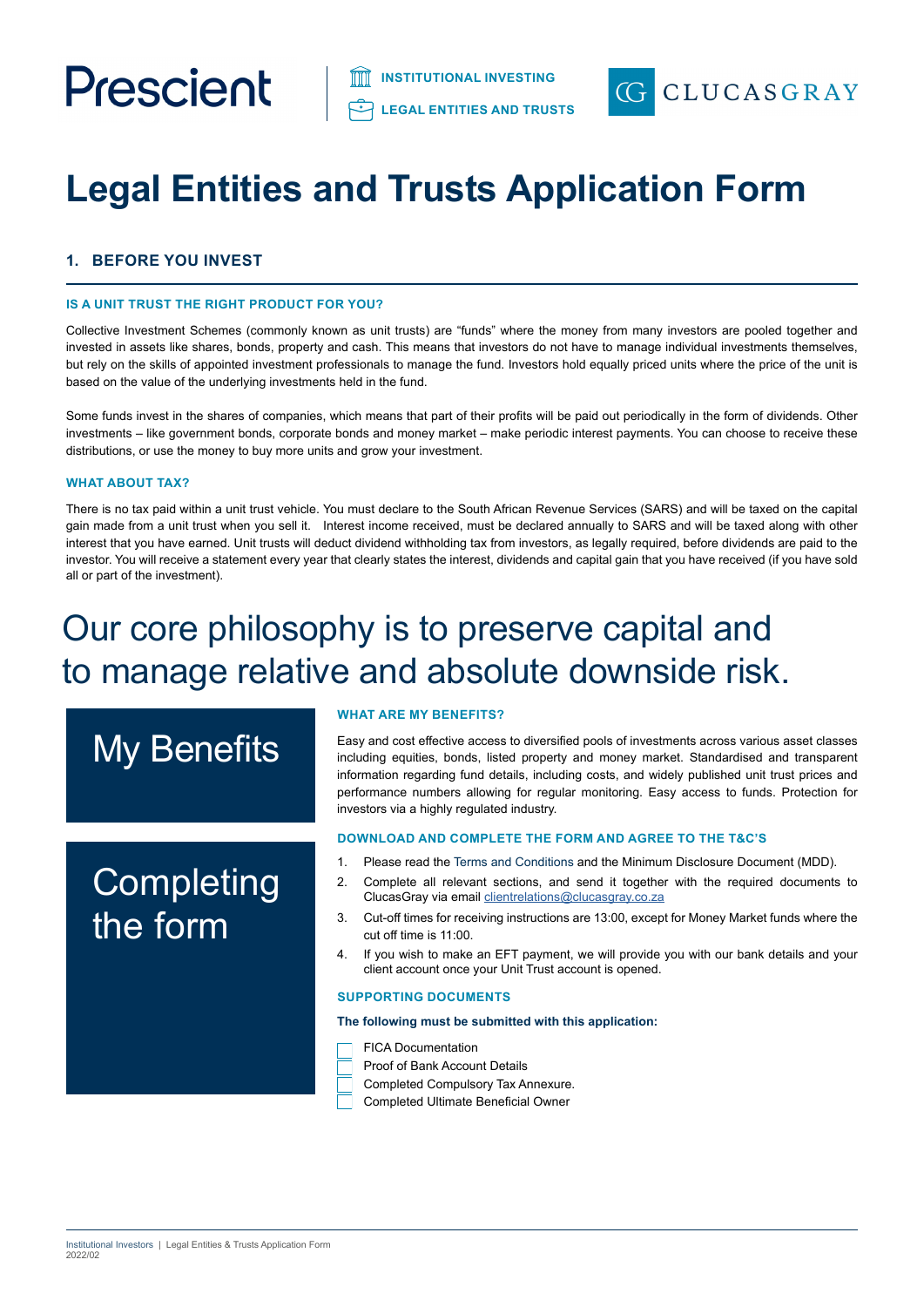



# **Legal Entities and Trusts Application Form**

| SA (Pty) Ltd<br>SA Listed Company                                                                                                                                                                                                    | SA Close Corporation<br>Collective Investment Scheme (CIS)                                                                                                                                                                           |
|--------------------------------------------------------------------------------------------------------------------------------------------------------------------------------------------------------------------------------------|--------------------------------------------------------------------------------------------------------------------------------------------------------------------------------------------------------------------------------------|
| Retirement Fund<br>Medical Aid Scheme                                                                                                                                                                                                | Foreign Company<br>Partnership    <br>Trust                                                                                                                                                                                          |
| Other Legal Entity (Clubs, NPO's, Churches, etc)                                                                                                                                                                                     |                                                                                                                                                                                                                                      |
| 3. INVESTOR                                                                                                                                                                                                                          |                                                                                                                                                                                                                                      |
| Registered Name The Commission of the Commission of the Commission of the Commission of the Commission of the C                                                                                                                      |                                                                                                                                                                                                                                      |
| Trading name (if different) <u>__________________________________</u>                                                                                                                                                                |                                                                                                                                                                                                                                      |
| Income Tax number<br><u> 1980 - Johann Barn, mars an t-Amerikaansk politiker (</u>                                                                                                                                                   | VAT Number <b>Andrew Account Contract Contract Contract Contract Contract Contract Contract Contract Contract Contract Contract Contract Contract Contract Contract Contract Contract Contract Contract Contract Contract Contra</b> |
|                                                                                                                                                                                                                                      |                                                                                                                                                                                                                                      |
| <b>Registered Address</b>                                                                                                                                                                                                            | <b>Postal Address</b>                                                                                                                                                                                                                |
| c/o                                                                                                                                                                                                                                  | Same as Registered Address<br>Yes<br>No                                                                                                                                                                                              |
|                                                                                                                                                                                                                                      |                                                                                                                                                                                                                                      |
|                                                                                                                                                                                                                                      |                                                                                                                                                                                                                                      |
|                                                                                                                                                                                                                                      | Line 2 and 2 and 2 and 2 and 2 and 2 and 2 and 2 and 2 and 2 and 2 and 2 and 2 and 2 and 2 and 2 and 2 and 2 and 2                                                                                                                   |
| Street <b>Executive Contract Contract Contract Contract Contract Contract Contract Contract Contract Contract Contract Contract Contract Contract Contract Contract Contract Contract Contract Contract Contract Contract Contra</b> |                                                                                                                                                                                                                                      |
|                                                                                                                                                                                                                                      |                                                                                                                                                                                                                                      |
| City                                                                                                                                                                                                                                 |                                                                                                                                                                                                                                      |
|                                                                                                                                                                                                                                      | Country <u>Country</u>                                                                                                                                                                                                               |
| Country                                                                                                                                                                                                                              |                                                                                                                                                                                                                                      |
|                                                                                                                                                                                                                                      | Cell                                                                                                                                                                                                                                 |
| Email Address <b>Email Address</b>                                                                                                                                                                                                   |                                                                                                                                                                                                                                      |
|                                                                                                                                                                                                                                      | All communication will be sent to you via e-mail. If you prefer post or do not have an e-mail address, please check here.                                                                                                            |
|                                                                                                                                                                                                                                      |                                                                                                                                                                                                                                      |

| First name(s) | Surname |  |
|---------------|---------|--|
|               |         |  |
| Telephone (W) | Cell    |  |
|               |         |  |
| Email Address |         |  |
|               |         |  |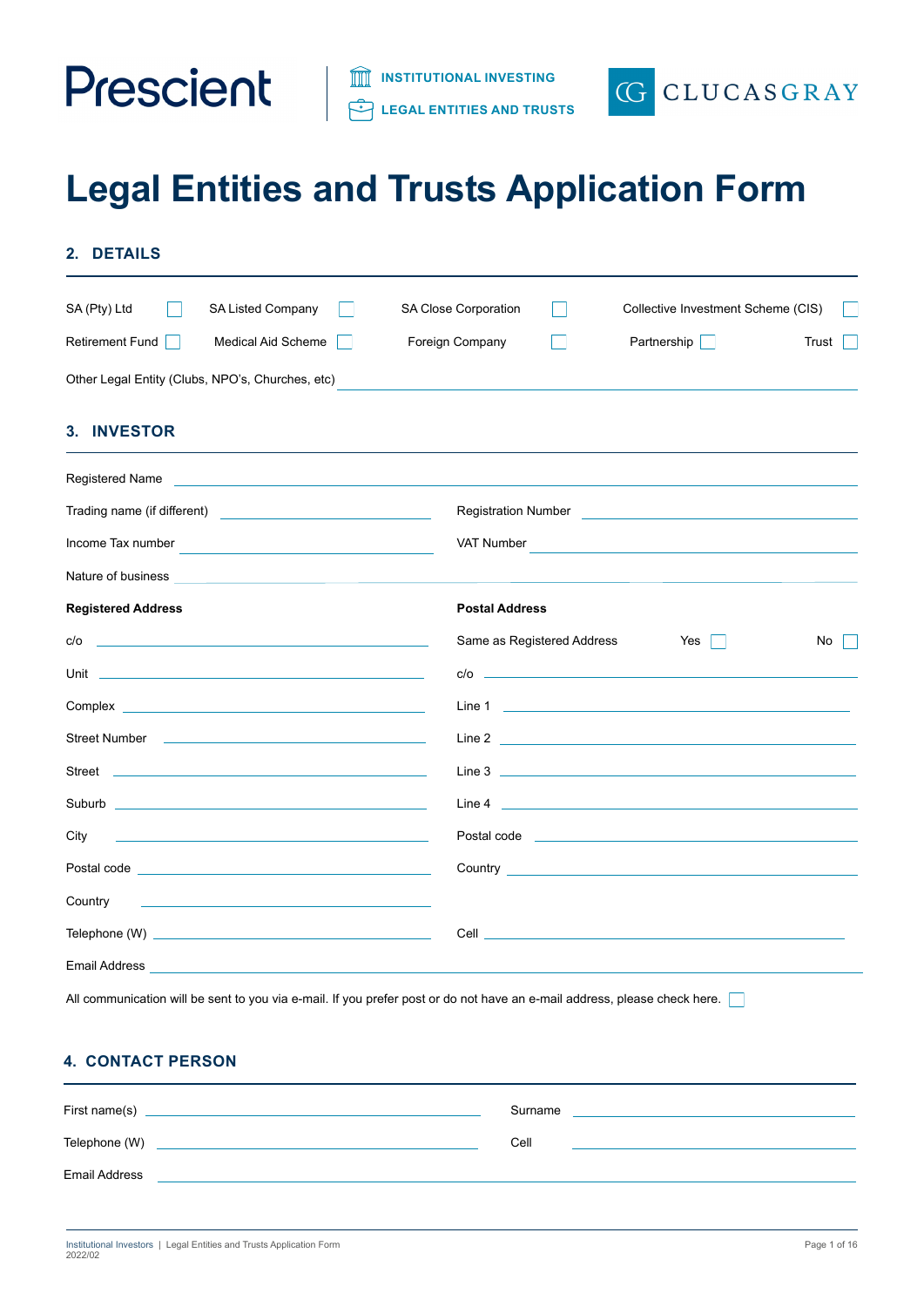

# **5. INVESTMENT OPTION DETAILS**

# **Please complete the table below once you have made your selection from the latest Investment Option Brochure.**

#### **Minimum investment of R1 000 per month OR R20 000 as lump sum.**

- I hereby apply to purchase units in the selected portfolios subject to the conditions of the relevant Supplemental Deed at the ruling fund prices.
- The Manager does not charge an initial fee.
- The Annual Management Fee is the fee charged by the Manager for managing and administering the fund.
- Fees exclude VAT.

| <b>Unit Trust Portfolio</b>                     | <b>Annual</b><br><b>Management</b><br>Fee $(\%)$ | <b>Investment Amount</b><br>(R) | <b>Debit Order</b><br>(R) | <b>Re-invest</b><br>distributions?*<br>'Yes' | 'No |
|-------------------------------------------------|--------------------------------------------------|---------------------------------|---------------------------|----------------------------------------------|-----|
| Clucas Gray Future Titans Prescient Fund - A1   | 1.30%                                            | R                               | R                         |                                              |     |
| Clucas Gray Equity Prescient Fund - A2          | 1.30%                                            | R                               | R                         |                                              |     |
| ClucasGray Equilibrium Prescient Fund - C       | 1.20%                                            | $\mathsf{R}$                    | R                         |                                              |     |
| ClucasGray Global Flexible Prescient Fund - A1  | 1.20%                                            | R                               | R                         |                                              |     |
| Clucas Gray Flexible Income Prescient Fund - A1 | 0.65%                                            | R                               | R                         |                                              |     |
|                                                 |                                                  | R                               | R                         |                                              |     |

\* If you selected to have your distributions paid out, they will be paid into the bank account specified. If your distribution is below R1 000 or no selection is made, your distribution will automatically be re-invested.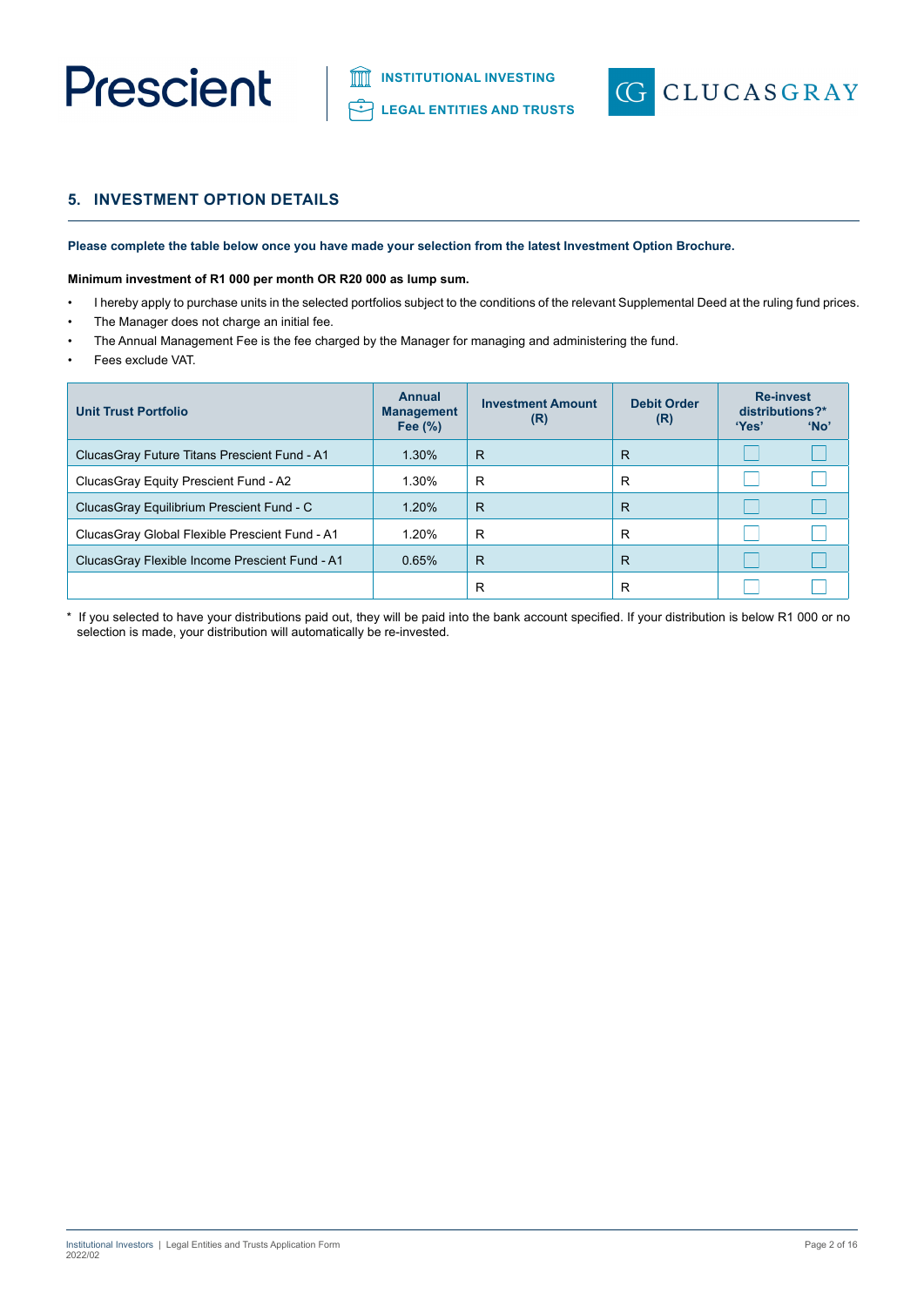



# **6. SPECIAL FEE INSTRUCTIONS**

**In the event that a special fee arrangement has been entered into with us, please indicate such arrangement below.**

| Unit Trust Portfolio | <b>Fee Class</b> | <b>Agreed with</b> |
|----------------------|------------------|--------------------|
|                      |                  |                    |
|                      |                  |                    |

# **7. SOURCE OF FUNDS INVESTED**

| Tax Refund             | Investment/Insurance pay out |                | Passive Income (rental, dividends, interest) | Venture capital |
|------------------------|------------------------------|----------------|----------------------------------------------|-----------------|
| Trust donor            | Savings                      | Sale of assets | Donations                                    | Trade/business  |
| Other (please specify) |                              |                |                                              |                 |

**Please note that in certain circumstances we may request additional information.**

# **8. REGULAR WITHDRAWALS**

**Please only complete this section if you would like to receive a regular withdrawal from your investment. Your regular payment will be paid on the 25th of the relevant month, but may only reflect in your bank account up to two business days later. You cannot select to receive a regular withdrawal from a Rand denominated offshore portfolio.**

| Payment frequency           | Monthly      | Quarterly | Biannually                       | Annually |
|-----------------------------|--------------|-----------|----------------------------------|----------|
| <b>Unit Trust Portfolio</b> |              |           | <b>Regular Withdrawal Amount</b> |          |
|                             | $\mathsf{R}$ |           |                                  |          |
|                             | R            |           |                                  |          |
| <b>Total</b>                | $\mathsf{R}$ |           |                                  |          |

# **9. BANKING DETAILS OF INVESTOR**

| <b>Name of Account Holder</b> |  |
|-------------------------------|--|
| <b>Bank</b>                   |  |
| <b>Branch Name</b>            |  |
| <b>Branch Code</b>            |  |
| <b>Account Number</b>         |  |
| <b>Account Type</b>           |  |

• Please provide Prescient with Proof of Bank Account Details

The account holder must have a South African bank account.

- Debit orders and electronic collections will be deducted from this account.
- The onus is on the investor to inform Prescient of any changes to the bank account details.
- No payments will be made into third party bank accounts or credit cards. (i.e. payments will only be made to the bank account in the name of the registered investor).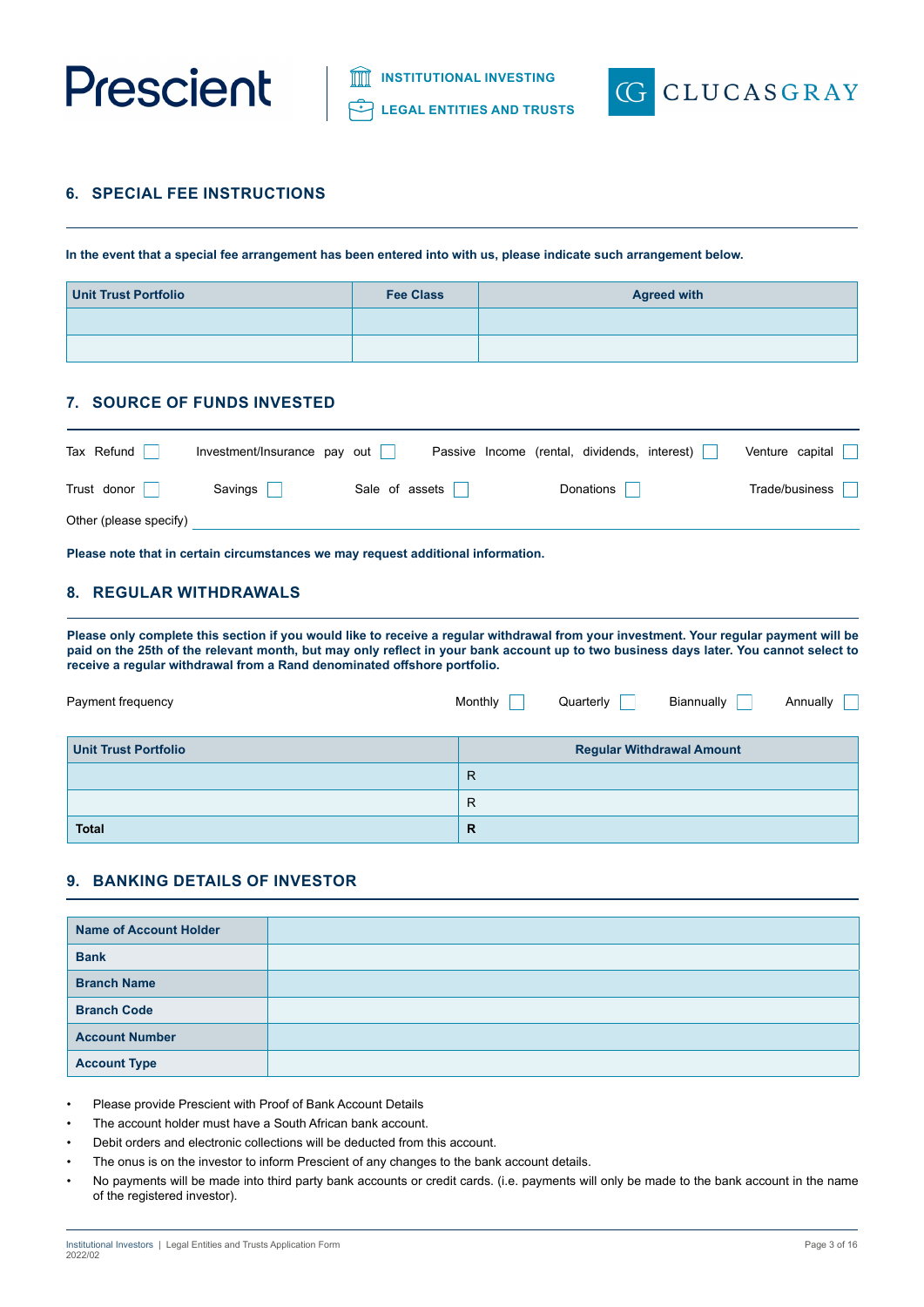



# **10. METHOD OF PAYMENT**

# **LUMP SUM**

**Once your account has been opened, you will receive notification and payment instructions**

### **ELECTRONIC COLLECTION / DEBIT ORDER**

I/we hereby authorise the Manager to deduct the stated amount for the investment from the bank account above. I/we agree to pay bank charges and costs incurred by this electronic collection or debit order. Any debit order amendment must be received in writing by the Manager prior to the  $7<sup>th</sup>$  day of the month in order for it to be acted upon in the following month.

| Electronic Collection | Funds are deducted from the investor's bank account on the receipt of this application form and all supporting<br>documentation. Electronic collection by the Manager is restricted to a maximum of R1 000 000.00 per debit.<br>Where a higher amount than this is requested, multiple debits will be processed daily. |                                           |
|-----------------------|------------------------------------------------------------------------------------------------------------------------------------------------------------------------------------------------------------------------------------------------------------------------------------------------------------------------|-------------------------------------------|
|                       | Commencement date                                                                                                                                                                                                                                                                                                      |                                           |
| Regular Debit Order   | Funds are deducted from the investor's bank account on the 1 <sup>st</sup> working day of each month.                                                                                                                                                                                                                  |                                           |
|                       | Commencement month/year                                                                                                                                                                                                                                                                                                | $\frac{1}{6}$<br><b>Annual Escalation</b> |

**Please note: Funds invested via electronic collection or debit order may not be redeemed until after 40 days from the date on which such funds were invested into units on your behalf.**

## **BANKING DETAILS FOR DEBIT ORDER DEDUCTION/ELECTRONIC COLLECTION (IF DIFFERENT FROM INVESTOR'S BANK DETAILS):**

| <b>Name of Account Holder</b> |  |
|-------------------------------|--|
| <b>Bank</b>                   |  |
| <b>Branch Name</b>            |  |
| <b>Branch Code</b>            |  |
| <b>Account Number</b>         |  |
| <b>Account Type</b>           |  |

**Please note: Proof of ID and proof of bank account details required for account holder**

Signature of Account Holder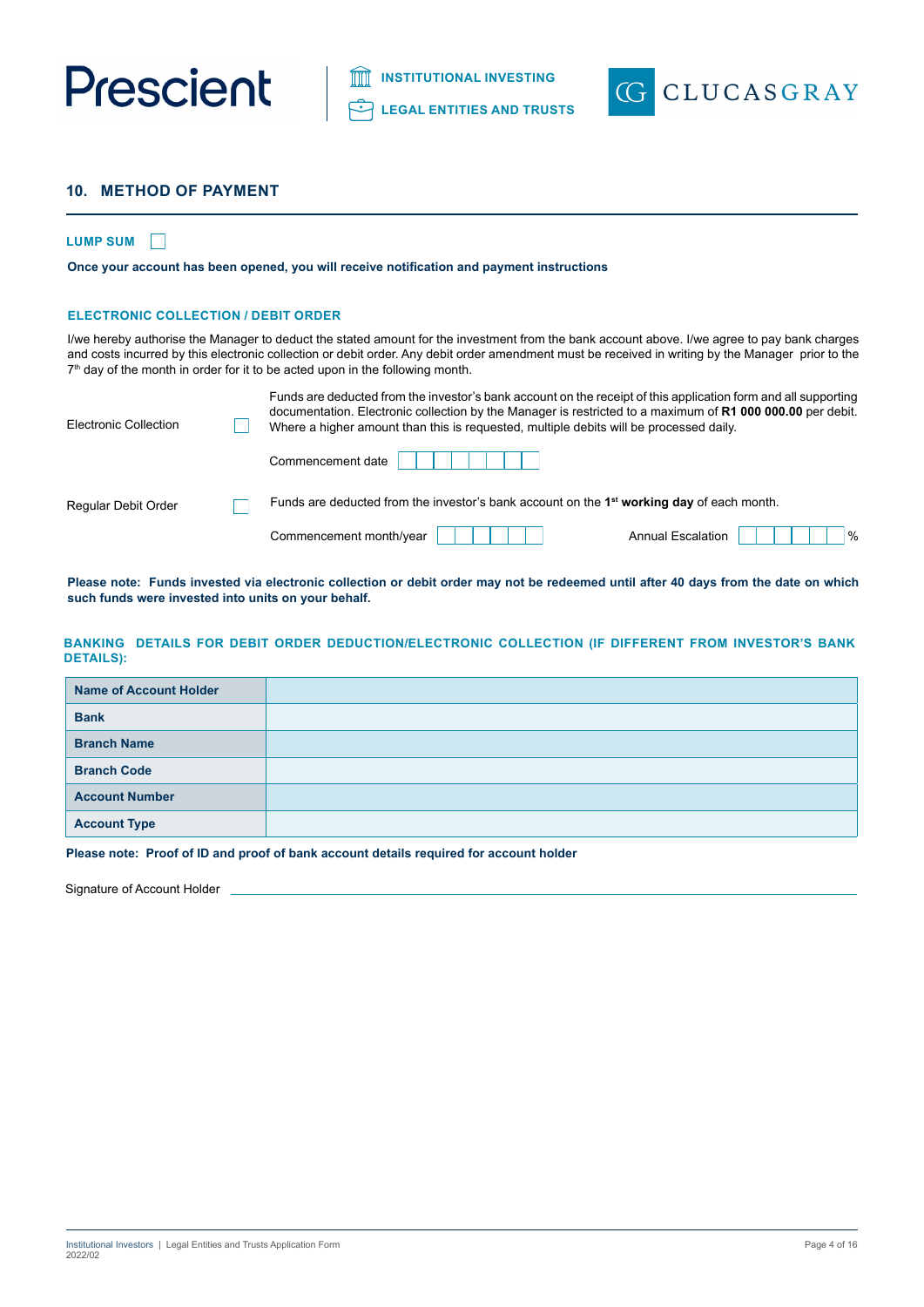



# **11. FINANCIAL ADVISOR DETAILS (IF APPLICABLE)**

# **Complete this section if you have an independent Financial Advisor** Name of Financial Advisor Name of Financial Services Provider (FSP) FSP License Number Contact Tel No **Email** (You may negotiate an initial financial advisor fee, to be paid to your financial advisor before your first contribution is invested. If it is agreed that no initial fee is payable, please insert 0%) (You may negotiate an annual financial advisor fee to be paid to your financial advisor. Units will need to be cancelled to pay your advisor this fee. If no annual fee is payable, please insert 0%) Initial Fee % Annual Fee % **WHAT FEES MUST BE PAID TO YOUR FINANCIAL ADVISOR FOR THIS INVESTMENT? I agree to pay the following negotiated fees on this investment and all future investments and associated transactions until otherwise specified:**

### **AUTHORISATION**

You may authorise the Financial Service Provider (FSP) to submit instructions for this investment on your behalf. If the FSP holds a 'Category II' licence with the Financial Sector Conduct Authority (FSCA), it is licensed to exercise discretion and submit instructions on your behalf. To do this for all your investments the FSP will need a mandate (instruction) from you. Have you entered into a mandate with this FSP to exercise discretion and submit instructions on your behalf?

| <b>Yes</b> |  | No |  |
|------------|--|----|--|
|            |  |    |  |

#### **Please note: A copy of the signed mandate must accompany this application form.**

#### **INVESTOR DECLARATION FOR CLIENTS WITH A FINANCIAL ADVISOR**

- I confirm that the above details are correct.
- I confirm that this financial advisor, as authorised representative of the FSP above is, my appointed financial advisor.
- I confirm that my appointed financial advisor and any other third parties with whom I have an agreement to manage this investment (e.g. a discretionary investment manager) will have access to my investment details.
- I understand and confirm that Prescient may redeem units in order to pay the agreed financial advisor fees. I understand that this authority may be withdrawn by me by written instruction to Prescient. I understand and agree that all instructions submitted by myself or my financial advisor will be governed by the relevant and latest Terms and Conditions in force as at the date of instruction submitted.
- I acknowledge and agree that Prescient will not be held liable for acting on any instructions submitted by myself or my financial advisor and I indemnify Prescient from all direct or indirect claims (including claims for consequential damages in this regard).
- I have read and agree to the Authorisation and Declaration.

Signature of Investor **Date**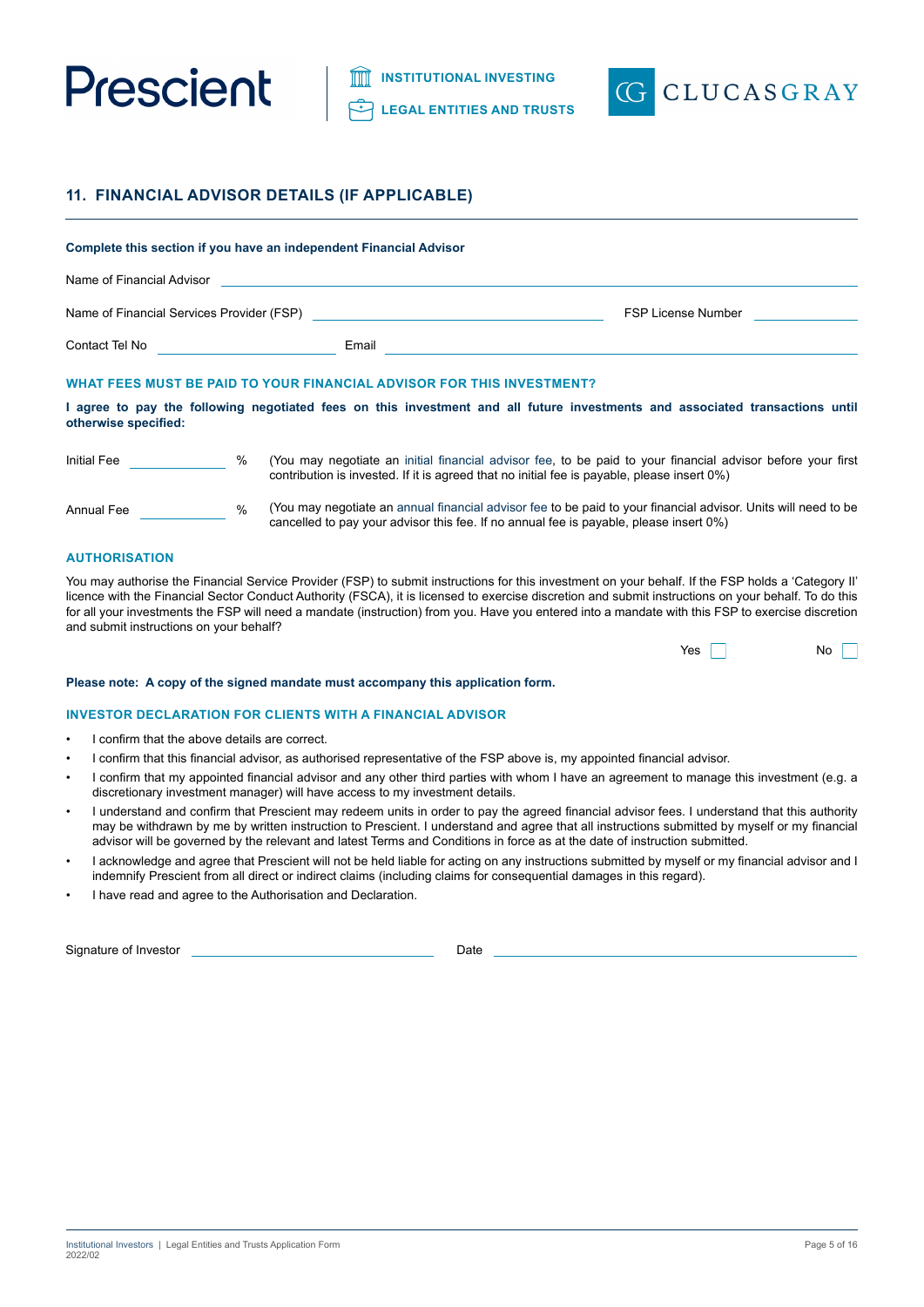



# **12. FINANCIAL ADVISOR DETAILS (IF APPLICABLE)**

#### **Section to be completed by Financial Advisor.**

| I am a new Advisor                           | New Advisors need to complete a Prescient Advisor Agreement. |
|----------------------------------------------|--------------------------------------------------------------|
| Existing Prescient Advisor code (Entity ID): |                                                              |
| Email address for correspondence:            |                                                              |

### **I, the appointed Financial Advisor for this investment application declare that:**

- 1. I am licensed to render services in respect of this product.
- 2. I have made the disclosures required in terms of the Financial Advisory and Intermediary Services Act 37 of 2002 (FAIS) and subordinate legislation thereto, to the investor/s.
- 3. I have established and verified the identity of the investor/s (and persons acting on behalf of the investor) in accordance with the Financial Intelligence Centre Act 38 of 2001 (FICA) and the regulations thereto, and I will keep records of such identification and verification according to the provisions of FICA.
- 4. I am not aware of any activities in which the investor is involved which may lead us to suspect or reasonably suspect that the investor is or may be involved in any unlawful activities or money laundering. Should we subsequently become aware of suspicions of this nature, we shall immediately inform Prescient.
- 5. I have explained all fees that relate to this investment to the investor/s and I understand and accept that the investor/s may withdraw his / her authority for payment to me in writing and inform Prescient and me.
- 6. My personal information may be used by Prescient in the normal course of business to provide the products and services and Prescient may retain any information for purposes of investment transactions, processing and administration and to communicate directly with me. Personal information will not be given or sold to any third parties. Prescient will disclose or report personal information if and when required to do so by law or any regulatory authority, and to our employees, or agents who require such information to carry out their duties.

Signature of Financial Advisor **Date** Date

# **13. DIVIDENDS TAX**

Where applicable, Prescient must withhold and pay dividends tax over to the South African Revenue Service on your behalf. If you are exempt from paying dividends tax or qualify for a reduced dividends tax rate, please complete the Additional Compulsory Information: Dividends Tax.

# **14. INTEREST WITHHOLDING TAX**

If you are not a South African resident for tax purposes you may be required to pay Interest Withholding Tax (IWT) on the interest income earned on your investment. A default IWT rate of 15% will apply except if a reduced IWT rate is applicable in terms of any Double Taxation Agreement (DTA) in place between South Africa and your country of residence. By selecting a country of residence other than South Africa for tax purposes, you declare that you are not a South African resident and that the reduced IWT rate in the relevant DTA applies to your investment.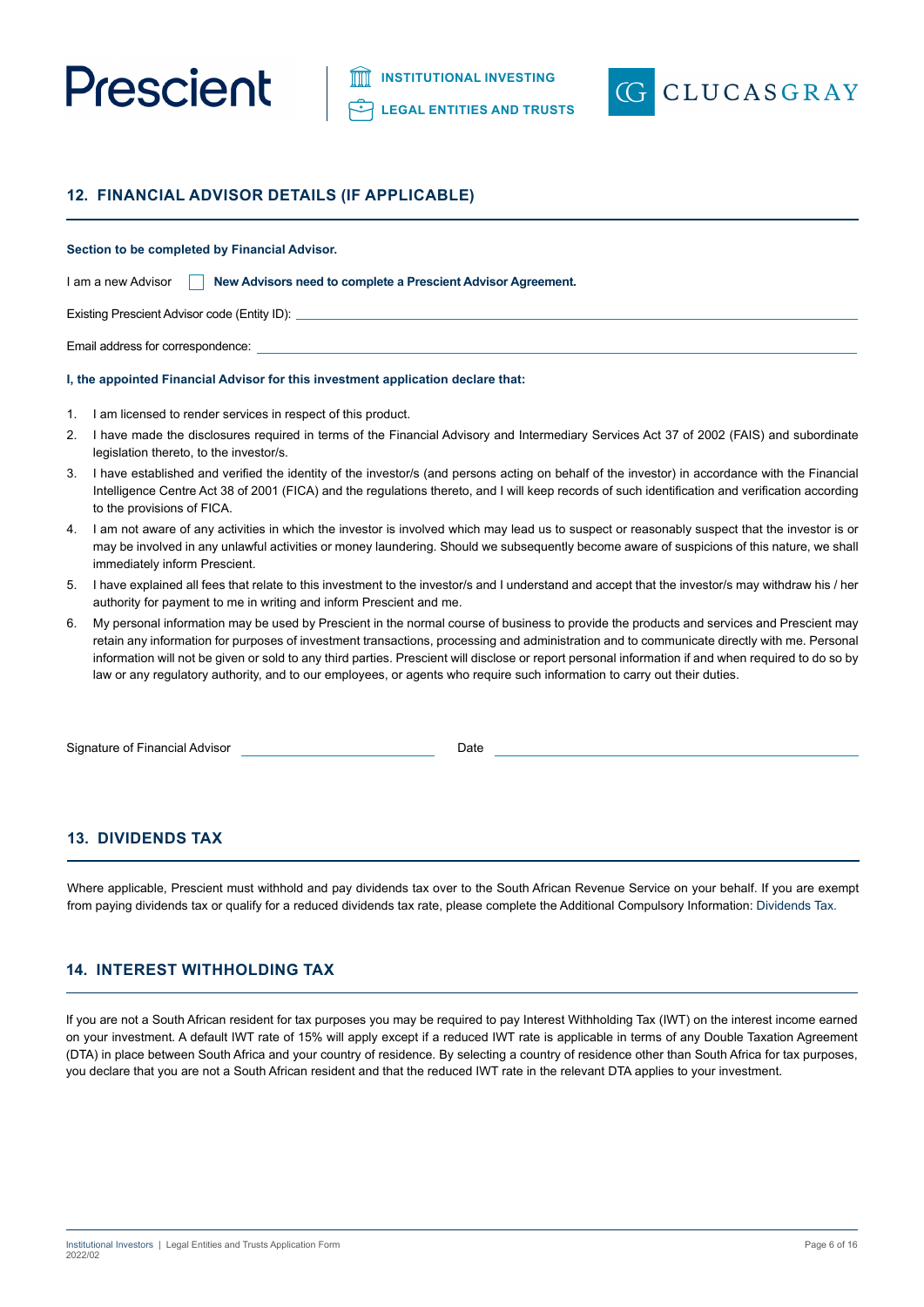

# **Compulsory Foreign Tax Declaration and Self-Certification**

**Instructions for completion:**

- 1. This Declaration must be completed by all investors, including South African legal entities.
- 2. The following information is required to ensure correct reporting and/or withholding taxes as required by International tax authorities in terms of the Foreign Account Tax Compliance Act (FATCA) and the Organization for Economic Cooperation and Development (OECD) Common Reporting Standards (CRS).
- 3. If any of the information below about the Investor's tax residence or FATCA/CRS classification changes in the future, please ensure that we are advised of these changes promptly.
- 4. If you have any questions about how to complete this form, please contact your tax advisor and/or visit https://www.irs.gov/businesses/ corporations/fatca-faqs

# **SECTION 1: TAX RESIDENCY**

Tax residency refers to the country in which you are a resident for tax purposes - the country in which you are registered to pay tax on income. Please indicate in which country(ies) you are a resident for tax purposed (including South Africa).

|                                                                                                                                                     | Tax reference number/TIN |  |
|-----------------------------------------------------------------------------------------------------------------------------------------------------|--------------------------|--|
| Country of tax residence:                                                                                                                           | Tax reference number/TIN |  |
| Country of tax residence:<br><u> 1989 - Johann John Stone, markin film yn y brening yn y brening yn y brening yn y brening yn y brening yn y br</u> | Tax reference number/TIN |  |
| If you do not have a TIN, please select one of the following:                                                                                       |                          |  |

The investor is not required to be registered for tax (even though income tax is levied by the jurisdiction)

 $\Box$ No TIN is issued by the jurisdiction (because income tax is not levied by the jurisdiction)

The TIN is not required to be reported by such jurisdiction under local law

# **SECTION 2: ENTITY FATCA CLASSIFICATION**

| Please select your entity's FATCA classification below                                      |                                                                                       |  |  |
|---------------------------------------------------------------------------------------------|---------------------------------------------------------------------------------------|--|--|
| 1.                                                                                          | A South African Financial Institution or a Partner Jurisdiction Financial Institution |  |  |
| 2.                                                                                          | A participating Foreign (non-US) Financial Institution                                |  |  |
| 3.                                                                                          | <b>Exempt Beneficial Owner</b>                                                        |  |  |
| 4.                                                                                          | A Deemed Compliant Foreign (non-US) Financial Institution                             |  |  |
| 5.                                                                                          | Active Non-Financial Foreign (non-US) Entity                                          |  |  |
| 6.                                                                                          | Passive Non-Financial Foreign (non-US) Entity                                         |  |  |
| If you selected 1, 2 or 5 above, please provide your GIIN Number                            |                                                                                       |  |  |
| If the GIIN provided belongs to a Sponsoring Entity, kindly provide the name of the sponsor |                                                                                       |  |  |
|                                                                                             |                                                                                       |  |  |

If you have selected 3, 4 or 6 above, please specify the reason therefore (e.g. A retirement fund is an exempt beneficial owner)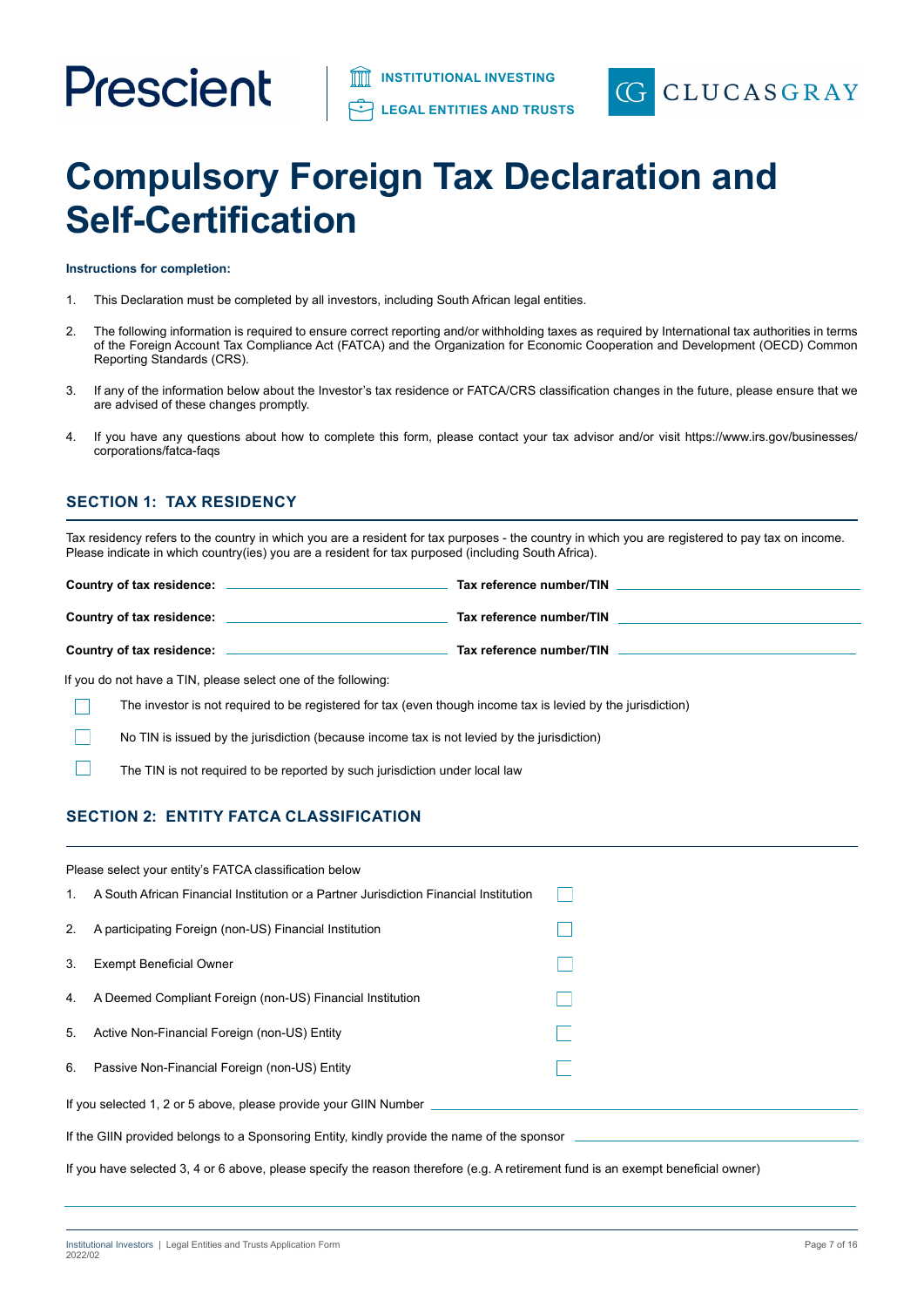



# **SECTION 3: DECLARATIONS AND UNDERTAKINGS**

I/We declare (as an authorised signatory if applicable) that the information provided in this form is, to the best of my/our knowledge and belief, accurate and complete.

I/We undertake to advise the recipient promptly and provide and updated Self-Certification where any change in circumstance occurs which causes any of the information contained in this form to be incorrect.

Authorised Signature(s) Date

Capacity in which declaration is made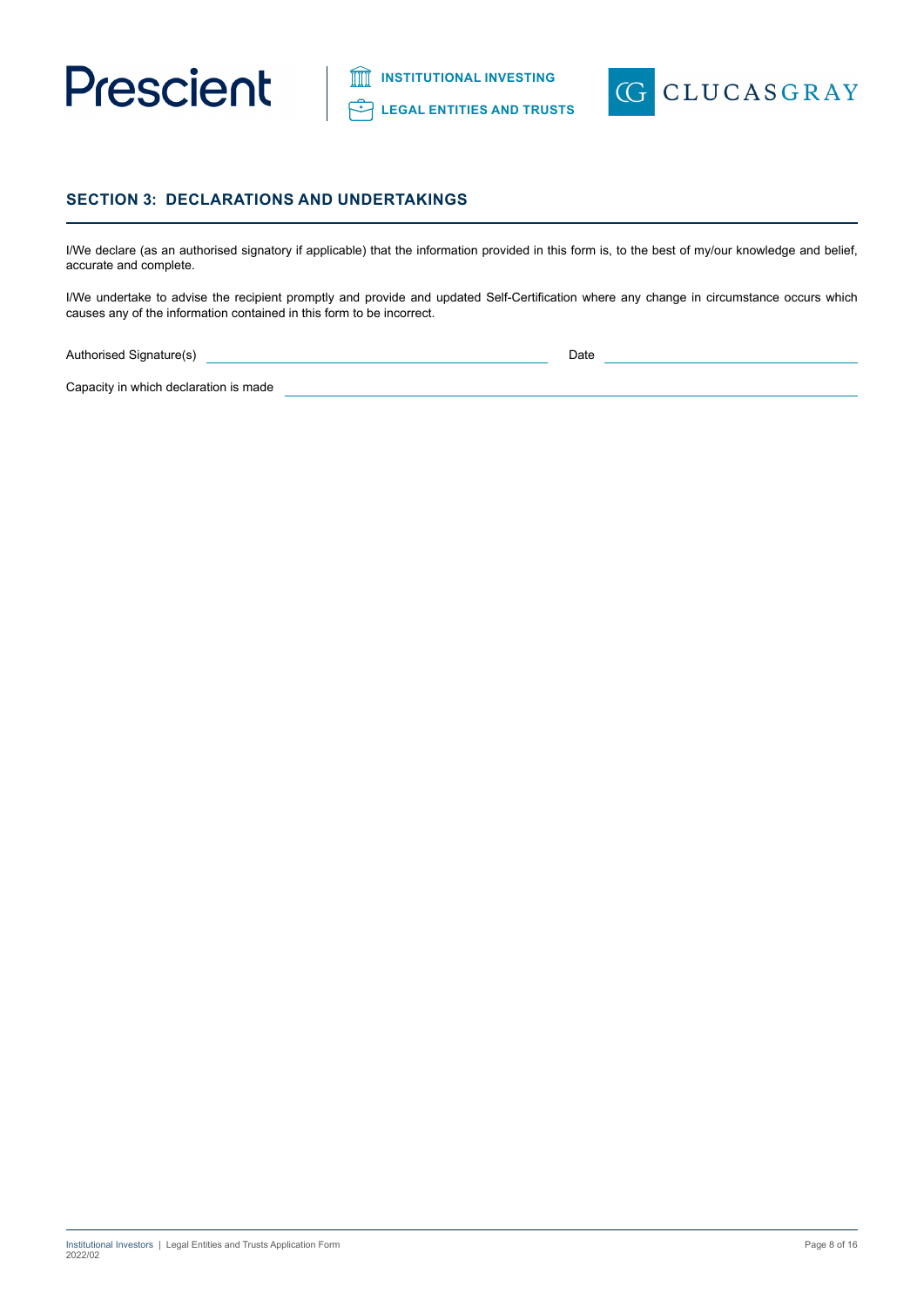



# **ADDITIONAL COMPULSORY INFORMATION**

## **DIVIDENDS TAX**

**Notes on the completion of this form:**

This form is to be completed by:

- The regulated intermediary referred to in section 64D of the Income Tax Act, No 58 of 1962 (the Act); OR
- The beneficial owner (of dividends, including dividends in specie) in order for the exemptions from dividends tax referred to in section 64F read with sections 64FA(2) or 64G(2) or 64H(2)(a) of the Act to apply.

In order to qualify for an exemption this declaration and written undertaking should be submitted to the withholding agent (declaring

company or regulated intermediary) within the period required by the latter (provided it is before payment of an affected dividend) –

failure to do so will result in the full 20% dividends tax being withheld/payable.

Non South African residents seeking to qualify for a reduced rate should not complete this form.

## **PART A: REGULATED INTERMEDIARY**

**This section must be completed by the Regulated intermediary.** 

**Please indicate why the investor is considered to be a regulated intermediary by ticking the relevant block below:**

Regulated intermediary means any -

| Par $(a)$ | central securities depository participant contemplated in section 32 of the Financial Markets Act;                                                                                                                                                                                                                    |
|-----------|-----------------------------------------------------------------------------------------------------------------------------------------------------------------------------------------------------------------------------------------------------------------------------------------------------------------------|
| Par(b)    | authorised user as defined in section 1 of the Financial Markets Act;                                                                                                                                                                                                                                                 |
| Par(c)    | approved nominee contemplated in section 76(3) of the Financial Markets Act;                                                                                                                                                                                                                                          |
| Par(d)    | nominee that holds investments on behalf of clients as contemplated in section 9.1 of Chapter 1 and section<br>8 of Chapter II of the Codes of Conduct for Administrative and Discretionary Financial Service Providers,<br>2003 (Board Notice 79 of 2003) published in Government Gazette No. 25299 of 8 August 2003 |
| Par(e)    | portfolio of a collective investment scheme in securities;                                                                                                                                                                                                                                                            |
| Par(f)    | transfer secretary that is a person other than a natural person and that has been approved by the<br>Commissioner subject to such conditions and requirements as may be determined by the Commissioner; or                                                                                                            |
| Par $(g)$ | a portfolio of a hedge fund collective investment scheme.                                                                                                                                                                                                                                                             |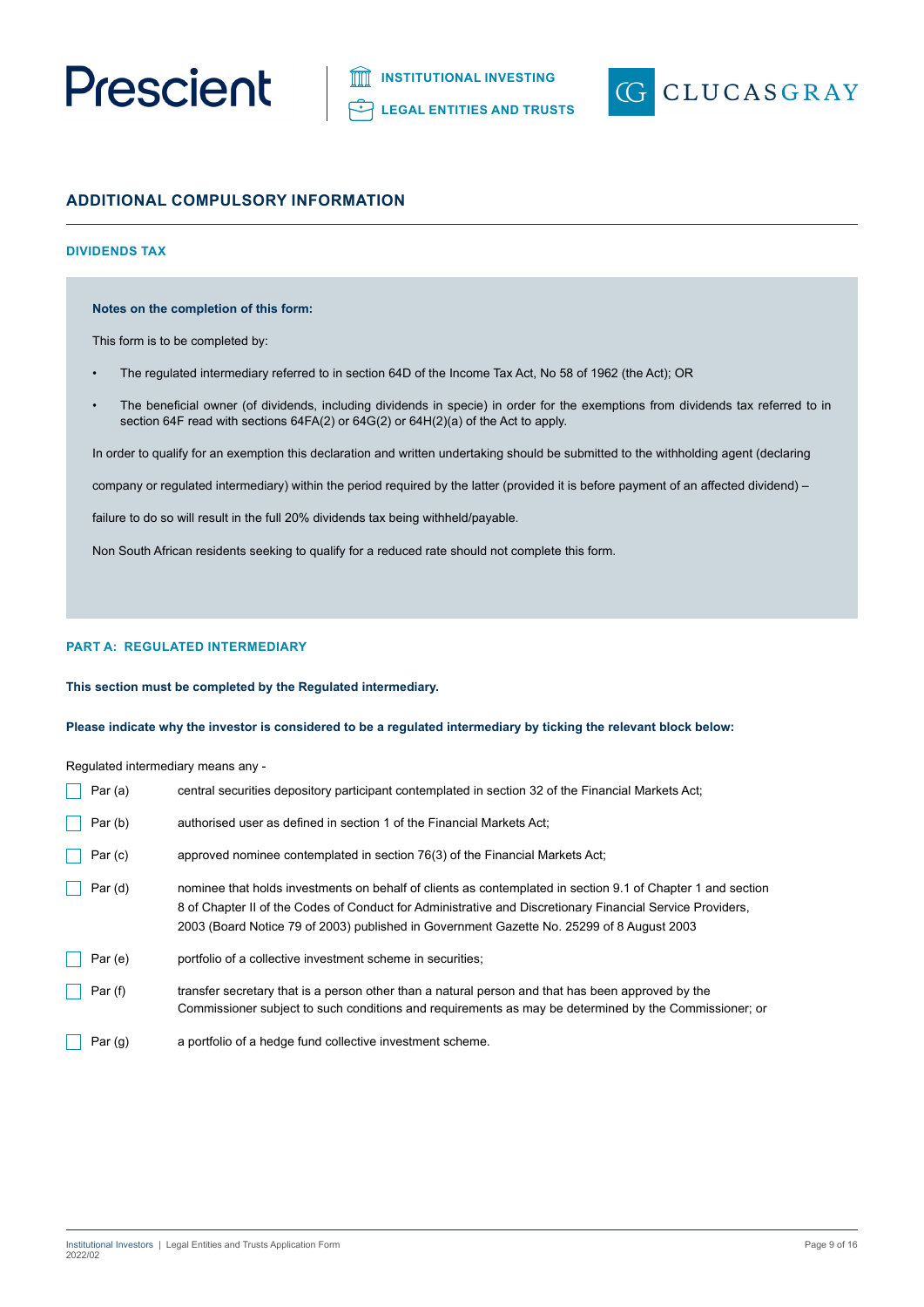



# **PART B: BENEFICIAL OWNER**

| <b>Registration number:</b>                                                                                  |  |  |
|--------------------------------------------------------------------------------------------------------------|--|--|
| South African income tax reference number:                                                                   |  |  |
| <b>Physical address:</b>                                                                                     |  |  |
| <b>Postal address:</b>                                                                                       |  |  |
| Country in which registered for tax purposed:                                                                |  |  |
| Please indicate the reason the Beneficial Owner is eligible for the exemption by ticking the relevant block: |  |  |

| Par (a)                                                                                                                                                                                                                                                                                           | a company which is resident in South Africa                                                                                                                                                                                                                                                              |  |  |
|---------------------------------------------------------------------------------------------------------------------------------------------------------------------------------------------------------------------------------------------------------------------------------------------------|----------------------------------------------------------------------------------------------------------------------------------------------------------------------------------------------------------------------------------------------------------------------------------------------------------|--|--|
| Par (b)                                                                                                                                                                                                                                                                                           | the government, provincial government or municipality (of the Republic of South Africa)                                                                                                                                                                                                                  |  |  |
| Par(c)                                                                                                                                                                                                                                                                                            | a public benefit organisation (approved by SARS ito section 30(3) of the Act)                                                                                                                                                                                                                            |  |  |
| Par (d)                                                                                                                                                                                                                                                                                           | a trust contemplated in section 37A of the Act (mining rehabilitation trusts)                                                                                                                                                                                                                            |  |  |
| Par(e)                                                                                                                                                                                                                                                                                            | an institution, body, or board contemplated in section $10(1)(cA)$ of the Act                                                                                                                                                                                                                            |  |  |
| Par (f)                                                                                                                                                                                                                                                                                           | a fund contemplated in section 10(1)(d)(i) or (ii) of the Act (pension fund, pension preservation fund, provident fund,<br>provident preservation fund, retirement annuity fund, medical schemes, beneficiary fund or benefit fund)                                                                      |  |  |
| Par $(g)$                                                                                                                                                                                                                                                                                         | a person contemplated in section $10(1)(t)$ of the Act (CSIR, SANRAL etc)                                                                                                                                                                                                                                |  |  |
| Par (h)                                                                                                                                                                                                                                                                                           | a shareholder in a registered micro business as defined in the Sixth Schedule to the Act to the extent that the aggregate<br>amount of the dividends paid by that registered micro business to its shareholders during the year of assessment in which<br>that dividend is paid does not exceed R200,000 |  |  |
| Par (j)                                                                                                                                                                                                                                                                                           | a person that is not a resident and the dividend is a dividend contemplated in paragraph (b) of the definition of "dividend" in<br>section 64D (i.e. a dividend on a foreign company's shares listed in SA, such as dual-listed shares).                                                                 |  |  |
| Other                                                                                                                                                                                                                                                                                             | other relevant paragraph of section 64F                                                                                                                                                                                                                                                                  |  |  |
|                                                                                                                                                                                                                                                                                                   | DECLARATION in terms of sections $64FA(1)(a)(i)$ , $64G(2)(a)(aa)$ or $64H(2)(a)(aa)$ of the Act:                                                                                                                                                                                                        |  |  |
| (full names in print please), the undersigned hereby declare<br>that dividends paid to the beneficial owner are exempt, or would have been exempt had it not been a distribution of an asset in specie, from<br>dividend tax in terms of the paragraph of section 64F of the Act indicated above. |                                                                                                                                                                                                                                                                                                          |  |  |
| Signature (Duly authorized to do so)<br>Date                                                                                                                                                                                                                                                      |                                                                                                                                                                                                                                                                                                          |  |  |
| Capacity of Signatory (if not the beneficial owner)                                                                                                                                                                                                                                               |                                                                                                                                                                                                                                                                                                          |  |  |
|                                                                                                                                                                                                                                                                                                   | UNDERTAKING in terms of sections 64FA $(1)$ $(a)$ $(i)$ , 64G $(2)$ $(a)$ $(bb)$ or 64H $(2)$ $(a)$ $(bb)$ of the Act:                                                                                                                                                                                   |  |  |
| (full names in print please), the undersigned hereby declare<br>that dividends paid to the beneficial owner are exempt, or would have been exempt had it not been a distribution of an asset in specie, from<br>dividend tax in terms of the paragraph of section 64F of the Act indicated above. |                                                                                                                                                                                                                                                                                                          |  |  |
| Signature (Duly authorised to do so)<br>Date                                                                                                                                                                                                                                                      |                                                                                                                                                                                                                                                                                                          |  |  |
| Capacity of Signatory (if not the beneficial owner)                                                                                                                                                                                                                                               |                                                                                                                                                                                                                                                                                                          |  |  |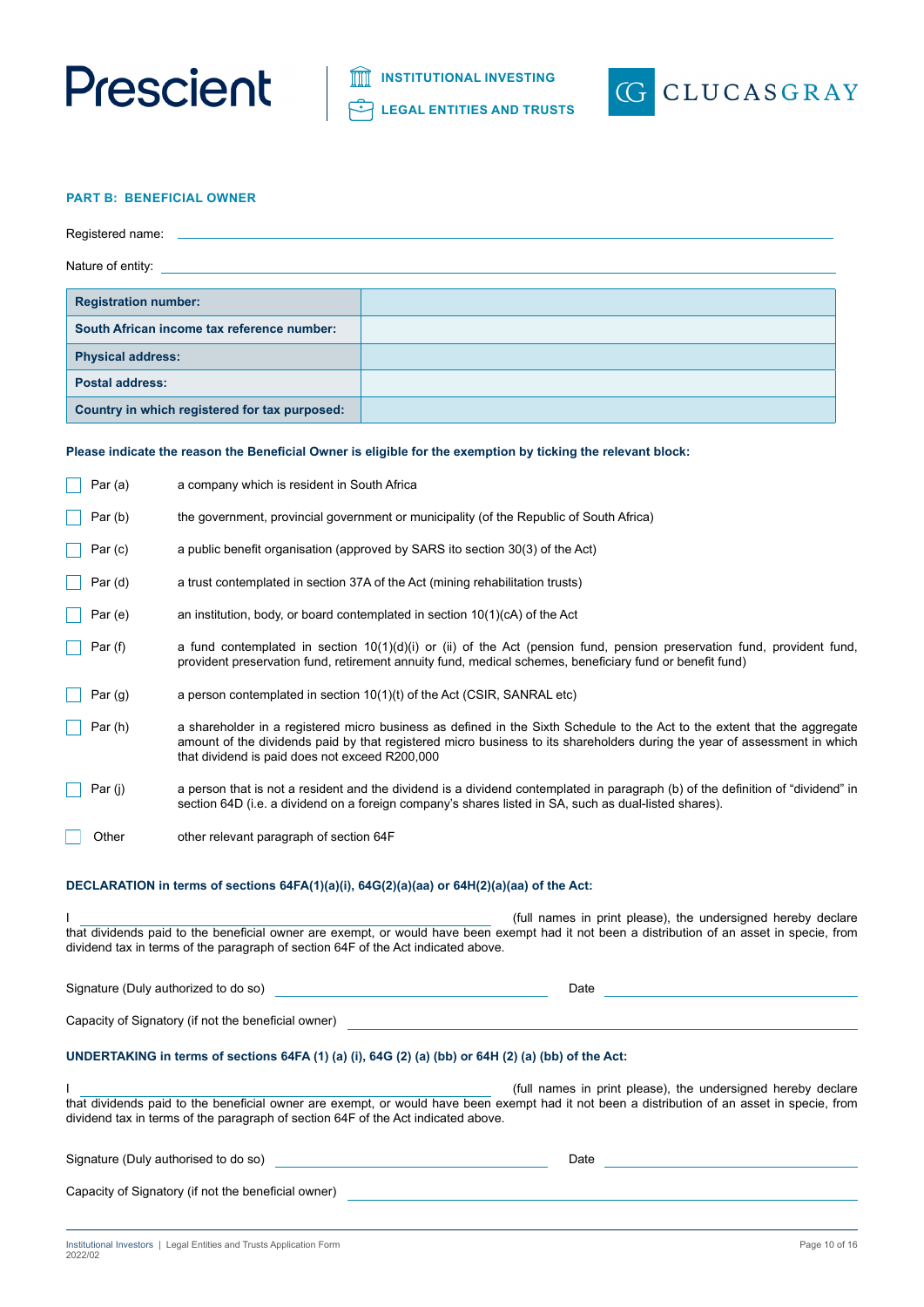



# **ANNEXURE A: ULTIMATE BENEFICIAL OWNER**

# **PLEASE COMPLETE THIS ANNEXURE FOR EVERY INDIVIDUAL INDICATED IN THE TICK-BOXES BELOW**

Definitions:

"**Owns the legal entity**": any natural person that owns 25% or more of the issued shares of the legal entity applicant, whether directly or indirectly, and which shares have voting rights attached to them.

"**Effective control**": any natural person that controls the legal entity independently, or together with another person, through means other than shareholding. E.g. shareholder agreements.

Please tick the appropriate box/es, according to the role of the individual for whom the annexure is being completed:

| Owner of 25% or more shares with voting rights attached |                        | Exercises control of the legal entity through other means** |         |
|---------------------------------------------------------|------------------------|-------------------------------------------------------------|---------|
| Executive Director                                      | Non-executive director | Manager                                                     | Partner |
|                                                         |                        |                                                             |         |
| Details of natural person.                              |                        |                                                             |         |
|                                                         |                        |                                                             |         |
| ID or Passport Number (if Foreign National)             |                        |                                                             |         |
| Percentage shareholding in legal entity (if applicable) |                        |                                                             |         |
| Role/Position at legal entity applicant                 |                        |                                                             |         |
| Signature                                               |                        |                                                             |         |

Supporting documents to be submitted with application form:

1. A copy of an ID document (as defined under "FICA Requirements") for each individual for/by whom this form is completed.

2. A group structure/organogram.

Should go up to the natural person that owns or exercises effective control of the legal entity applicant; and.

Should include percentage shareholding with voting rights attached per entity/person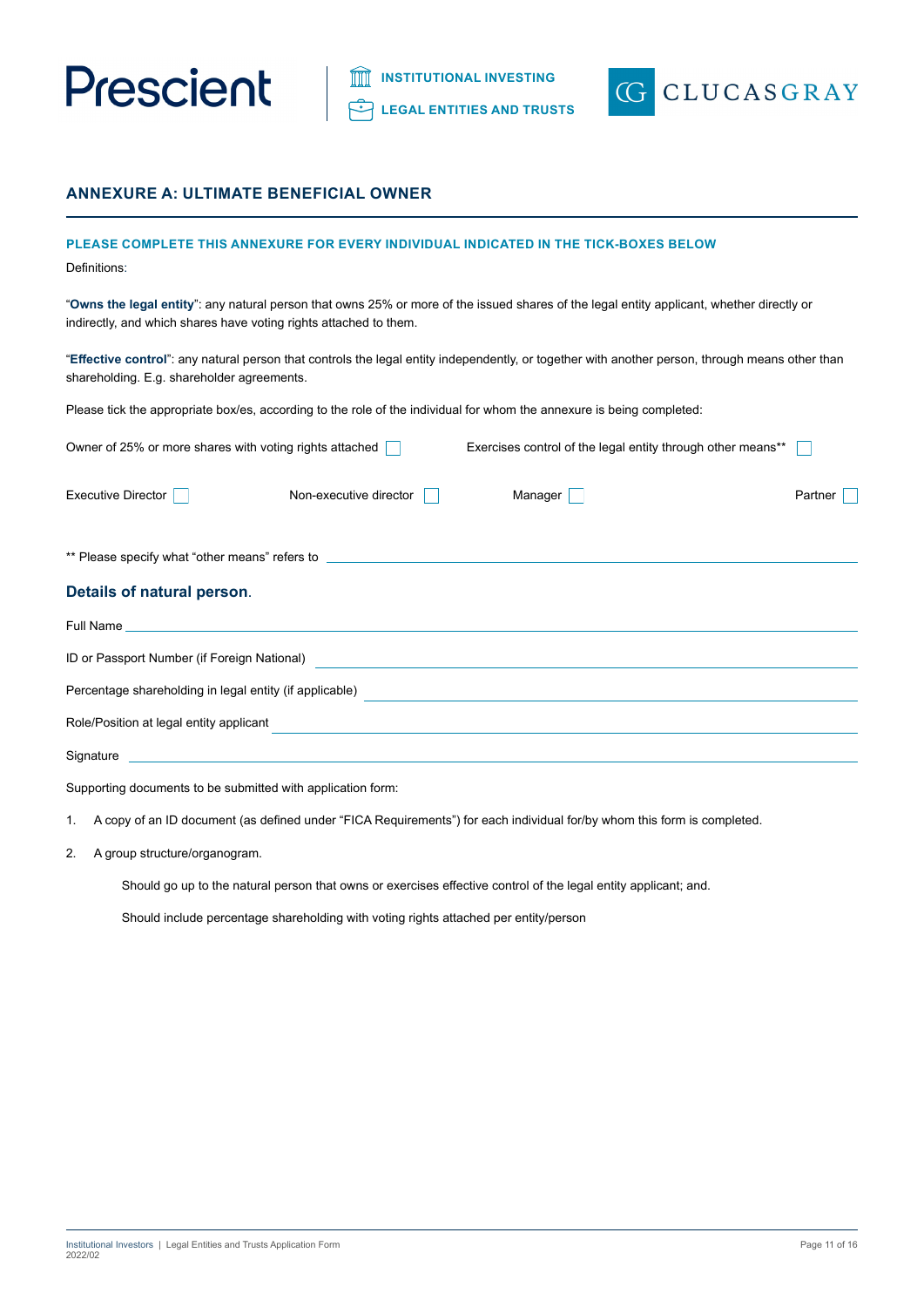

# **AUTHORISATION AND DECLARATION**

- 1. I have read and fully understood all the pages of this application form and agree to the Terms and Conditions of this investment into the Unit Trust Option(s) and I understand that this application and any further documents, read with the Supplemental Deed, constitutes the entire agreement between the Prescient Management Company (RF) (Pty) Ltd ("the Manager") and me.
- 2. I warrant that the information contained herein is true and correct and that where this application is signed in a representative capacity, I have the necessary authority to do so and that this transaction is within my power.
- 3. I am aware of the charges and fees, the total expense ratio, investment objectives, risk factors and income distributions applicable to my investment as set out in this form and in other documentation provided to me.
- 4. I authorise the Manager to deduct any debit orders, electronic collections, any applicable taxes and also to pay all fees. If the additional annual advisor fees are insufficient to pay the Financial Advisor (FSP) from one portfolio, the Manager will sell units proportionately from the portfolios and pay the amounts to the advisor monthly. Permissible deductions from the portfolio include management fees, performance fees, bank charges, trustee/custodian, audit fees, securities transfer tax and brokerage.
- 5. I acknowledge that the responsibility in ensuring my instruction has been received and actioned by the Manager lies with me.
- 6. I acknowledge that the Manager will not be liable for any damages or loss of whatsoever nature arising out of the Manager's failure to action my instruction due to any occurrences beyond the control of the Manager, nor will the Manager be liable for any loss incurred due to incorrect information being supplied by myself or by my advisor or agent sending completed documentation to the incorrect mailbox.
- 7. I acknowledge the transaction cut off times set out herein and agree to comply with such cut off times.
- 8. I acknowledge the inherent risk associated with the selected Unit Trust Option(s) and that there are no guarantees.
- 9. I understand and agree that no part of the services provided by the Manager constitutes a solicitation, recommendation, guidance or proposal, nor does it constitute financial, tax, legal, investment or other advice. I warrant to the Manager that I am acting for my own account, I have made my own independent decisions to enter into the investment and as to whether the investment is appropriate or proper for me, based upon my own judgement and upon advice from such advisors as I may deem necessary. I warrant that I am not relying on any communication from the Manager, whether written, oral or implied as investment advice or as a recommendation to enter into the investment; it being understood that information and explanations relating to the terms and conditions of an investment shall not be considered investment advice or a recommendation to enter into the investment. I warrant that I have not received from the Manager any assurance or guarantee as to the expected results of the investment.
- 10. I understand that the Manager will accept instructions from my FSP only if duly appointed and authorised in writing by me. The Manager will not be held liable for any losses that may result from unauthorised instructions given to the Manager by my FSP.
- 11. I hereby authorise the Manager to furnish written reports to my duly appointed FSP, if applicable.
- 12. If I have appointed an FSP I authorise the payment of the negotiated fees to be paid to my FSP from my portfolios. This authority to pay fees may be withdrawn by written notice to the Manager.
- 13. I authorise the Manager to accept and act upon instructions by facsimile or e-mail and hereby waive any claim that I have against the Manager and indemnify the Manager against any loss incurred as a result of the Manager receiving and acting on such communication or instruction.
- 14. SARS requires the Manager to pay over dividend tax on your behalf where applicable. The Manager will deduct this tax before it pays any dividends or re-invests these into your investment account. Unless the Manager receives information from you indicating otherwise, accounts held by South African trusts, companies and partnerships will attract the default Dividend Tax (DT).
- 15. Any personal information may be used by the Manager in the normal course of business to provide the products and services and the Manager may retain and share any information for purposes of investment transactions, processing and administration and to communicate directly with me. Personal information will not be given or sold to any third parties. The Manager will disclose or report personal information if and when required to do so by law or any regulatory authority, and to the Manager's employees (if relevant), or agents who require such information to carry out their duties. I/we consent to the processing of my/our personal information/data and the disclosure of my/ our personal information/data to any tax authority and/or as may be required to comply with FATCA and the Common Reporting Standard (CRS) as explained in the Terms and Conditions and the Compulsory Foreign Tax Declaration and Self-Certification attached hereto. I consent to the Manager making enquiries of whatsoever nature for the purpose of verifying the information disclosed in this application and I expressly consent to the Manager obtaining any other information concerning me from any source whatsoever to enable the Manager to process this application.
- 16. I confirm that I have received, noted and understood the following information:
	- a. the Minimum Disclosure Document
	- b. investment objectives and risk factors
	- c. the calculation of the Net Asset Value (NAV), dealing prices and distribution of income accruals
	- d. any additional information necessary to enable the investor to make an informed decisions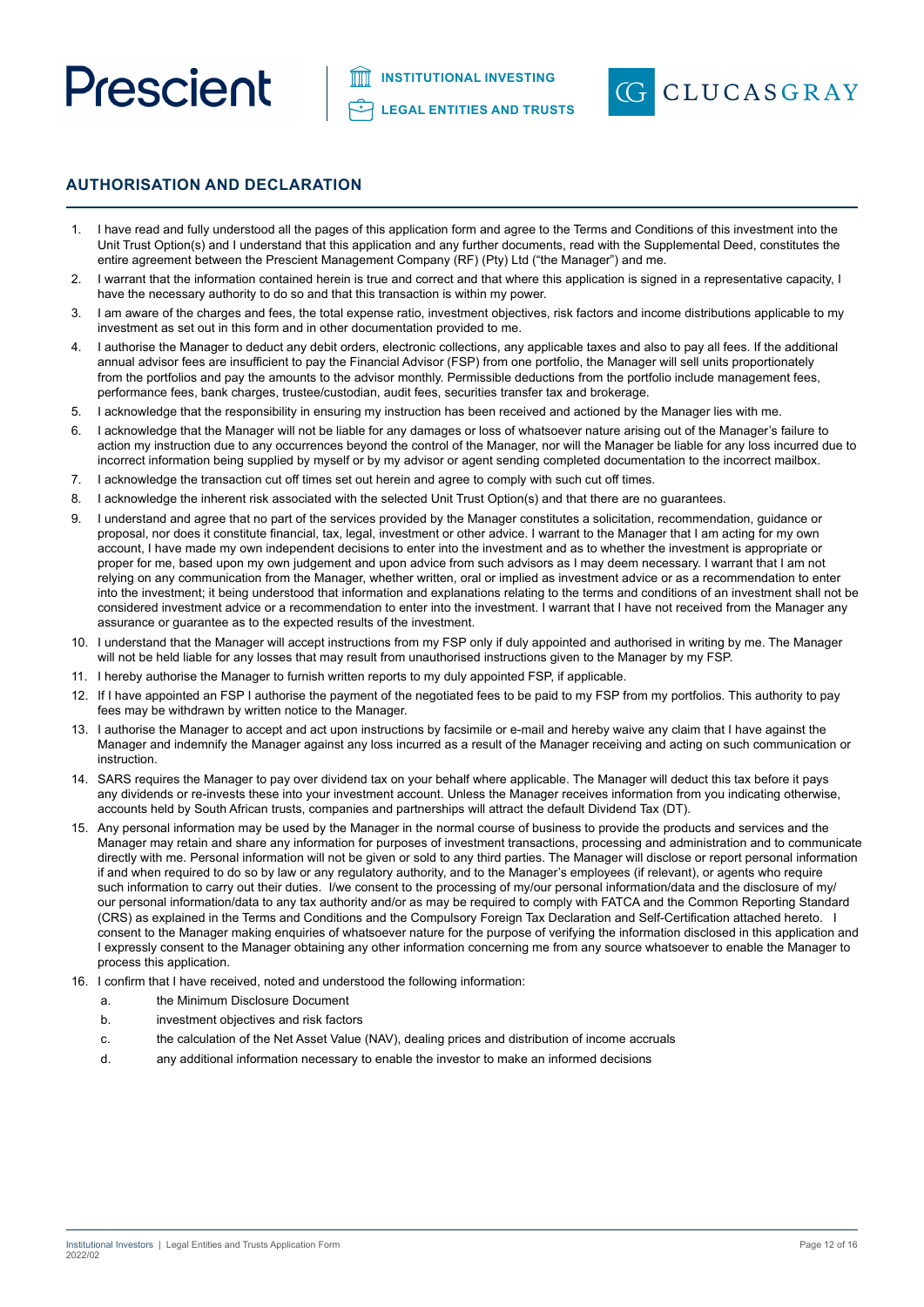



17. I consider the entity to be, or to be associated with a Domestic Prominent Influential Person or a Foreign Prominent Public Official.

| Yes                              | No |  |
|----------------------------------|----|--|
| If Yes, please provide details:. |    |  |
|                                  |    |  |

## **Please note: It is the client's responsibility to disclose to Prescient should this status change.**

18. I acknowledge that Prescient will retain personal information as permitted or required to do so in terms of Applicable Laws. However, as a general rule, Prescient may retain personal information for the longest period permitted by such Applicable Laws should Prescient foresee a requirement to retain it for a lawful purpose. (for example, for the purposes of complaints handling, legal processes and proceedings.)

| Authorised Signatory <b>Contract Contract Contract Contract Contract Contract Contract Contract Contract Contract Contract Contract Contract Contract Contract Contract Contract Contract Contract Contract Contract Contract Co</b> |                            |  |
|--------------------------------------------------------------------------------------------------------------------------------------------------------------------------------------------------------------------------------------|----------------------------|--|
|                                                                                                                                                                                                                                      |                            |  |
| Signed at <u>example and a series of the series of the series of the series of the series of the series of the series of the series of the series of the series of the series of the series of the series of the series of the s</u> |                            |  |
| Full name of signatory <b>Example 20</b> and 20 and 20 and 20 and 20 and 20 and 20 and 20 and 20 and 20 and 20 and 20 and 20 and 20 and 20 and 20 and 20 and 20 and 20 and 20 and 20 and 20 and 20 and 20 and 20 and 20 and 20 and   | Capacity Canadian Capacity |  |
| <b>Authorised Signatory</b><br><u> 1989 - Johann Stoff, deutscher Stoff, der Stoff, der Stoff, der Stoff, der Stoff, der Stoff, der Stoff, der S</u>                                                                                 |                            |  |
|                                                                                                                                                                                                                                      |                            |  |
| <b>ILA NIMAY OLI</b>                                                                                                                                                                                                                 |                            |  |

**THANK YOU**

You have completed this application form. Please collate all your required FICA documentation to include in your submission.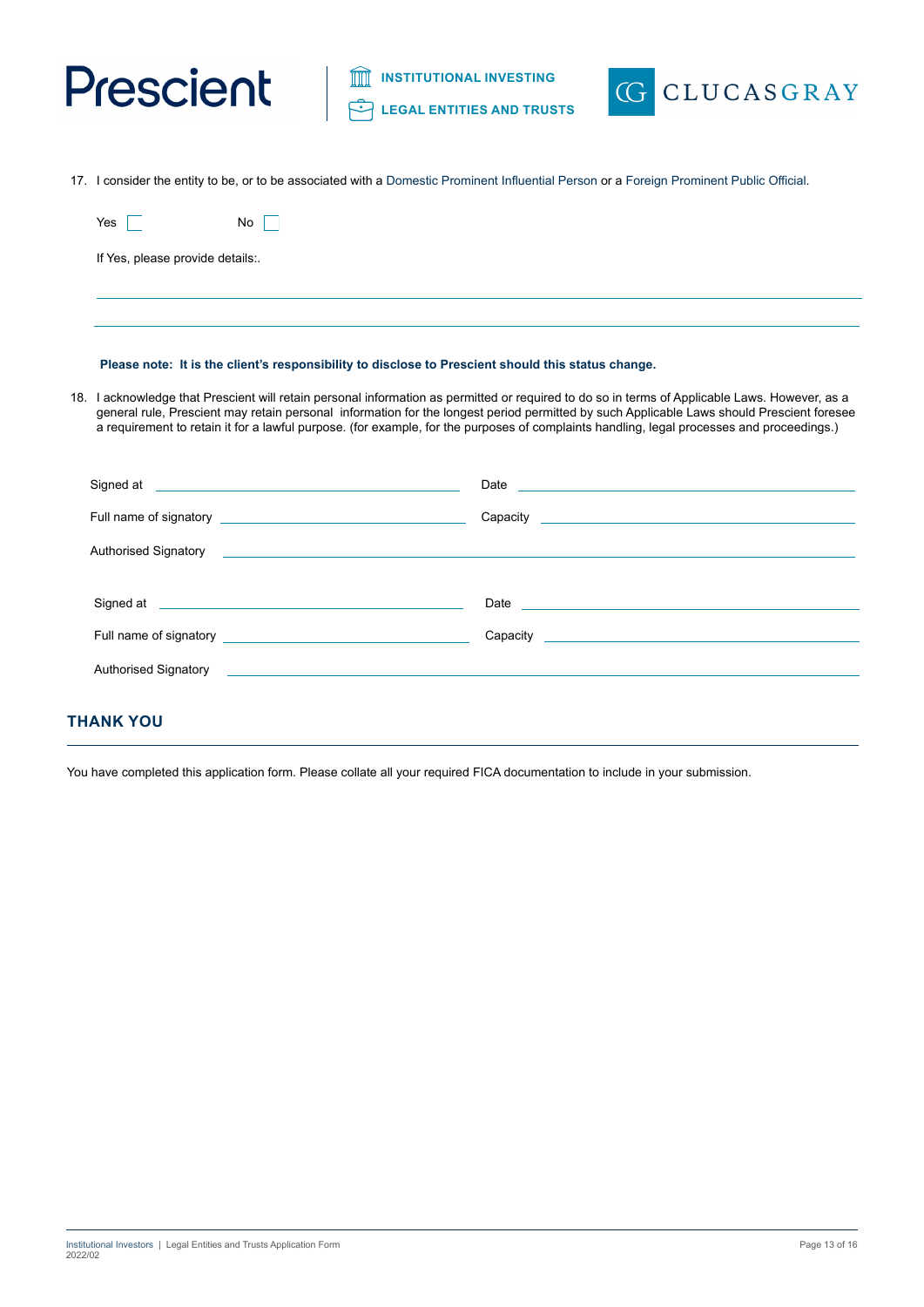

# **FICA REQUIREMENTS**

#### **In terms of the Financial Intelligence Centre Act, 2001 ("FICA") Prescient requires a copy of each of the following documents:**

An "ID document" means a clear copy of a green, bar coded ID book, both sides of a smart ID card or a passport on which the photo, ID number, name and surname and nationality of the person is visible.

"Proof of bank account details" is a bank statement that clearly displays the investor's name and bank account number.

"Proof of address/business address" means a document less than 3 months old containing physical address that is a utility bill, bank statement, rates account or tax invoice.

#### **SOUTH AFRICAN (PTY) LTD**

- Disclosure certificate (CoR39) OR Certificate of Incorporation (CM1/CoR14.3) and Notice of Registered Office and Postal Address (CM22/ CoR21);
- Proof of business address (if different from CoR39/CM21/CoR21);
- Proof of authority to act on behalf of the company e.g. a directors' resolution;
- ID documents for all authorised representatives (as per resolution);
- A completed "Annexure A: Ultimate Beneficial Owner" for each beneficial owner; and
- Supporting documents as requested per Annexure A.

# **SOUTH AFRICAN LISTED COMPANIES**

- Disclosure certificate (CoR39) OR Certificate of Incorporation (CM1/CoR14.3) and Notice of Registered Office and Postal Address (CM22/ CoR21);
- Proof of listing showing name of exchange;
- Proof of authority to act on behalf of the company e.g. director's resolution;
- ID documents for all authorised representatives (as per resolution);
- A completed "Annexure A: Ultimate Beneficial Owner" for each beneficial owner; and
- Supporting documents as requested per Annexure A.

#### **SOUTH AFRICAN CLOSE CORPORATIONS**

- Founding Statement and Certificate of Incorporation (CK1) and Amended Founding Statement (CK2);
- Proof of business address (if different to CK2);
- Proof of authority to act for the close corporation e.g. a members' resolution;
- ID documents for all authorised representatives (as per the resolution);
- A completed "Annexure A: Ultimate Beneficial Owner" for each beneficial owner; and
- Supporting documents as requested per Annexure A.

#### **COLLECTIVE INVESTMENT SCHEMES (CIS)**

- A copy of the approved supplemental deed of the CIS;
- A resolution from the directors of the management company appointing the persons that are authorised to act on behalf of the CIS; and
- An identity document for each of the authorised signatories.

#### **RETIREMENT FUND**

- Registration Certificate in terms of the Pension Funds Act;
- Proof of address of the fund:
- Proof of authority to act on behalf of the funds e.g. board of trustees' resolution; and
- ID documents for all authorised representatives (as per resolution).

#### **MEDICAL AID SCHEMES**

- Registration Certificate in terms of the Medical Schemes Act;
- Proof of address of the fund;
- Proof of authority to act on behalf of the fund e.g. board of trustees' resolution; and
- ID documents for all authorised representatives (as per resolution).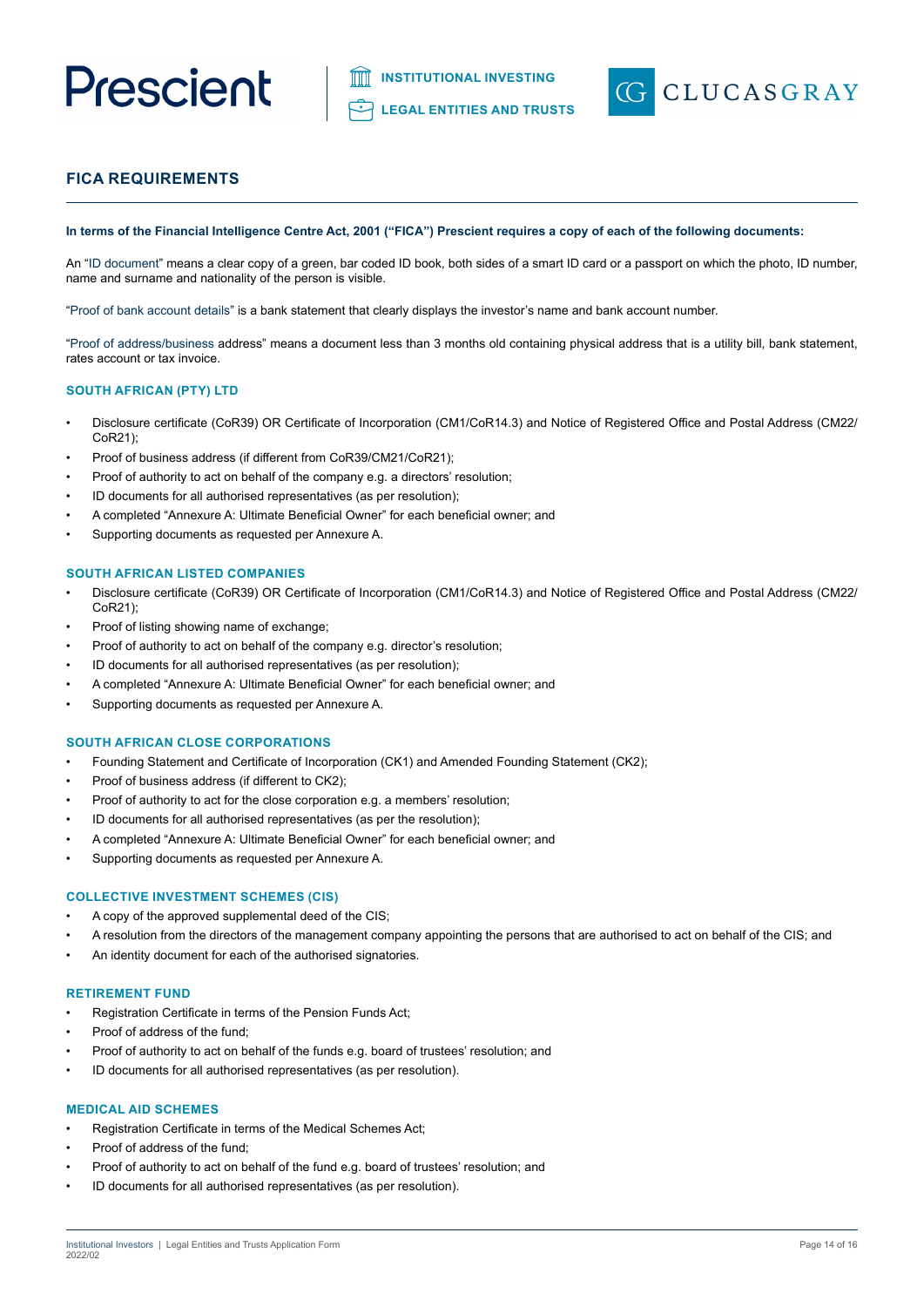

#### **FOREIGN COMPANIES**

- Document of incorporation or founding document, that has been issued by the regulator of companies in your jurisdiction;
- Proof of address (if not displayed on registration documentation as requested above);
- Proof of trading name (if different to registered name);
- Proof of authority to act on behalf of the company e.g. a directors' resolution;
- ID documents/passports for all authorised representatives (as per resolution);
- A completed "Annexure A: Ultimate Beneficial Owner" for each beneficial owner; and
- Supporting documents as requested per Annexure A.

# **PARTNERSHIPS**

- A copy of the Partnership agreement;
- Proof of address of the partnership;
- Proof of authority to act on behalf of the partnership e.g. partner' resolution;
- ID documents for all partners and authorised representatives (as per resolution);
- A completed "Annexure A: Ultimate Beneficial Owner" for each beneficial owner; and
- Supporting documents as requested per Annexure A.

#### **TRUSTS**

- Letter of authority from the Master (SA trust) or foreign regulator (foreign trusts);
- A copy of the Trust Deed;
- Proof of authority to act on behalf of the trust e.g. trustee resolution;
- ID documents for all authorised representatives (as per resolution); and
- ID documents for all founders, donors, trustees and named beneficiaries of the trust.

# **OTHER LEGAL ENTITIES (CLUBS, NPO'S, CHURCHES, ETC)**

- The constitution or other founding document/ Regulatory approval in terms of which legal entity is created;
- Proof of address of the entity;
- Proof of authority to act on behalf of the entity e.g. trustees' resolution;
- ID documents for all authorised representatives (as per resolution);
- A completed "Annexure A: Ultimate Beneficial Owner" for each beneficial owner; and
- Supporting documents as requested per Annexure A.